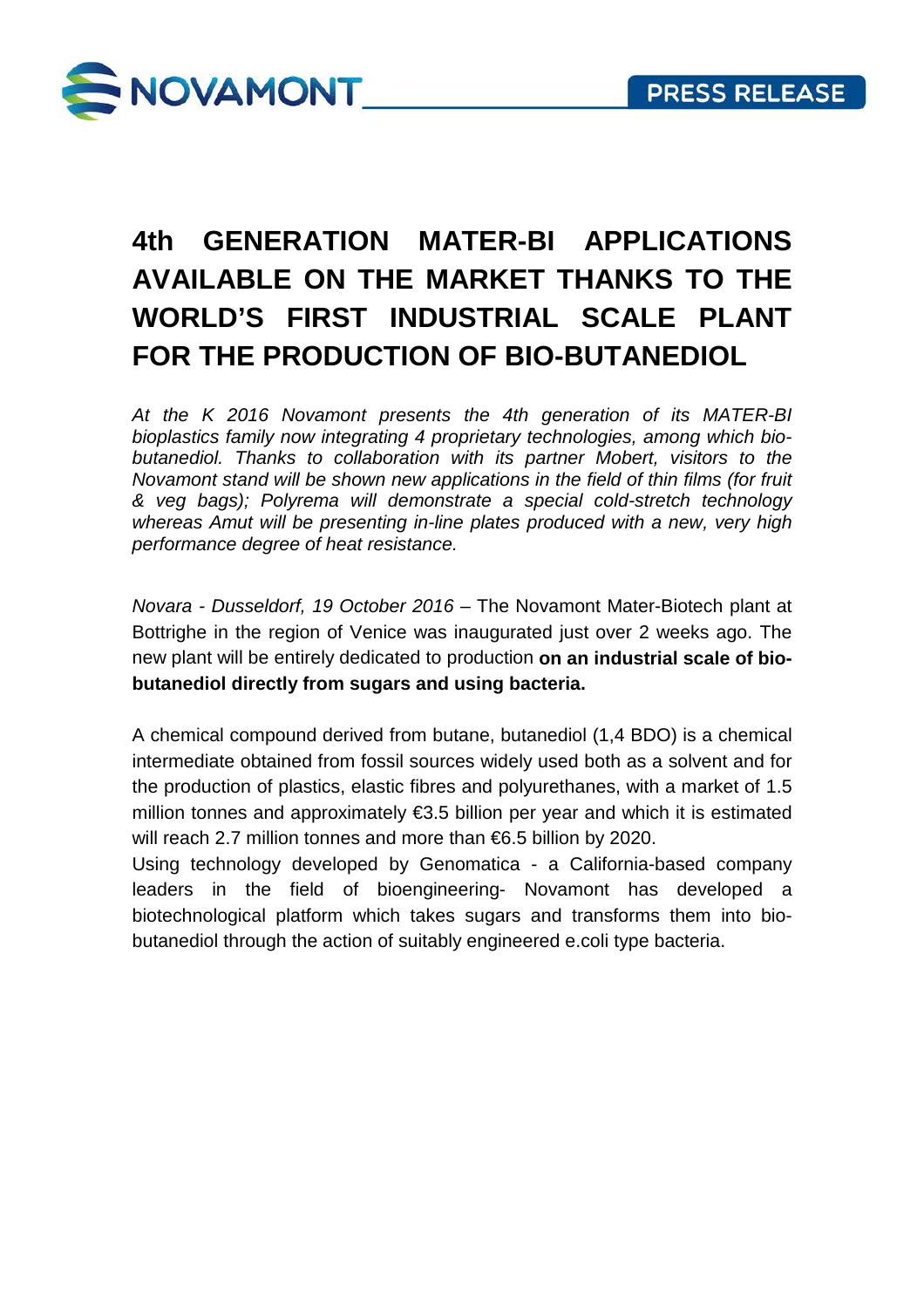

The combination of Novamont's industrial research and know-how and the revolutionary Genomatica technology **has given rise to a product which will be produced on an industrial scale:30,000 tonnes per year when fully operational**, with **CO2 savings of at least 50%**.The environmental sustainability of Novamont's bio-butanediol is also enhanced by the energy efficiency of the Bottrighe Mater-Biotech plant, which has been designed to reutilise the by-products derived from the process in order to satisfy the plant's energy requirements, thereby optimising the entire process life cycle.

But the scope of this innovation, when put into the context of the Novamont integrated bio-refinery project, goes beyond the availability of new technologies, bio-based products and the contribution these can make to the need to "decarbonise" planet Earth. As Catia Bastioli, Novamont CEO, puts it: "Mater-Biotech is just one facet of a system of world-leading interconnected plants which we must look on as a **formidable accelerator**, a way of multiplying opportunities in the bioplastics and chemicals fields for the producers of raw materials, for the producers of finished products, for new entrepreneurial initiatives, for the creation of jobs, and for those who are concerned about planning a future with greater environmental and social sustainability".

With the opening of the Mater-Biotech plant, Novamont is now adding a fundamental element to its **model for a bioeconomy which it sees as the regeneration of local areas**, taking over abandoned factories or sites in serious difficulty and regenerating them as true and proper "bioeconomic infrastructures"..

Today, Novamont has revitalised 6 such sites and has fine-tuned 4 worldleading technologies which can be multiplied in accordance with its model for a bio-refinery model integrated in the local area, in which technologies and products are developed to provide concrete solutions to large-scale problems such as the recycling of organic waste.

"Mater-Biotech, together with the Novamont research centres in Piana di Monte Verna and Novara, represents a formidable platform for industrial biotechnologies, from basic research to flagship plants", - concludes Bastioli - "a great opportunity to create competitive edge in partnership with other entities in the academic and industrial sectors".